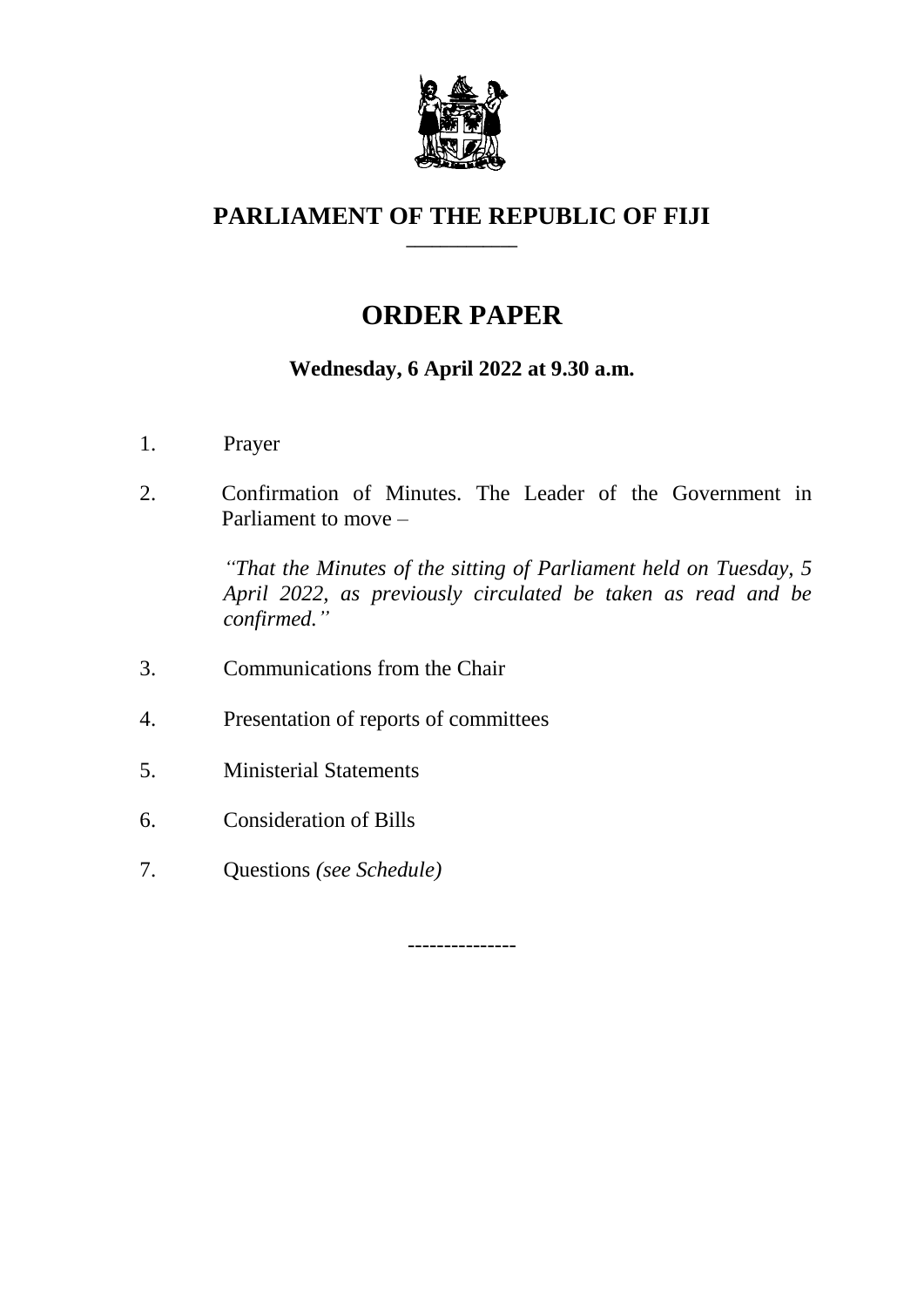## **SCHEDULE — QUESTIONS**

## **Oral Questions**

- 70/2022 Hon. Lenora Qereqeretabua to ask the Attorney-General and Minister for Economy, Civil Service, Communications, Housing and Community Development – Can the Minister inform Parliament of the status of the Nadi flood alleviation project which was the subject of the Japan International Co-operation Agency (JICA) report in 2016.
- 71/2022 Hon. Alexander O'Connor to ask the Minister for Defence, National Security and Policing, Rural and Maritime Development and Disaster Management – Can the Minister update Parliament on how rural development model initiatives such as the Saemaul Undong benefit rural and maritime communities.
- 72/2022 Hon. Peceli Vosanibola to ask the Attorney-General and Minister for Economy, Civil Service, Communications, Housing and Community Development – Can the Minister update Parliament on actions taken to regularise expired tenancy agreements on properties still occupied by Government agencies.
- 73/2022 Hon. Dr Salik Govind to ask the Attorney-General and Minister for Economy, Civil Service, Communications, Housing and Community Development – Can the Minister update Parliament on the budgetary allocation for electrification projects by Government and in which particular areas.
- 74/2022 Hon. Ratu Jone Seniloli to ask the Attorney-General and Minister for Economy, Civil Service, Communications, Housing and Community Development – Can the Minister update Parliament on the Government Rural Housing Scheme.
- 75/2022 Hon. Selai Adimaitoga to ask the Minister for Education, Heritage and Arts, and Local Government – Can the Minister update Parliament on the counselling services provided by the National Substance Abuse Adviory Council to students during this pandemic.
- 76/2022 Hon. Ro Filipe Tuisawau to ask the Attorney-General and Minister for Economy, Civil Service, Communications, Housing and Community Development – Can the Minister update Parliament on Government's staff retention initiatives/policies for skilled and technical areas in the civil service.